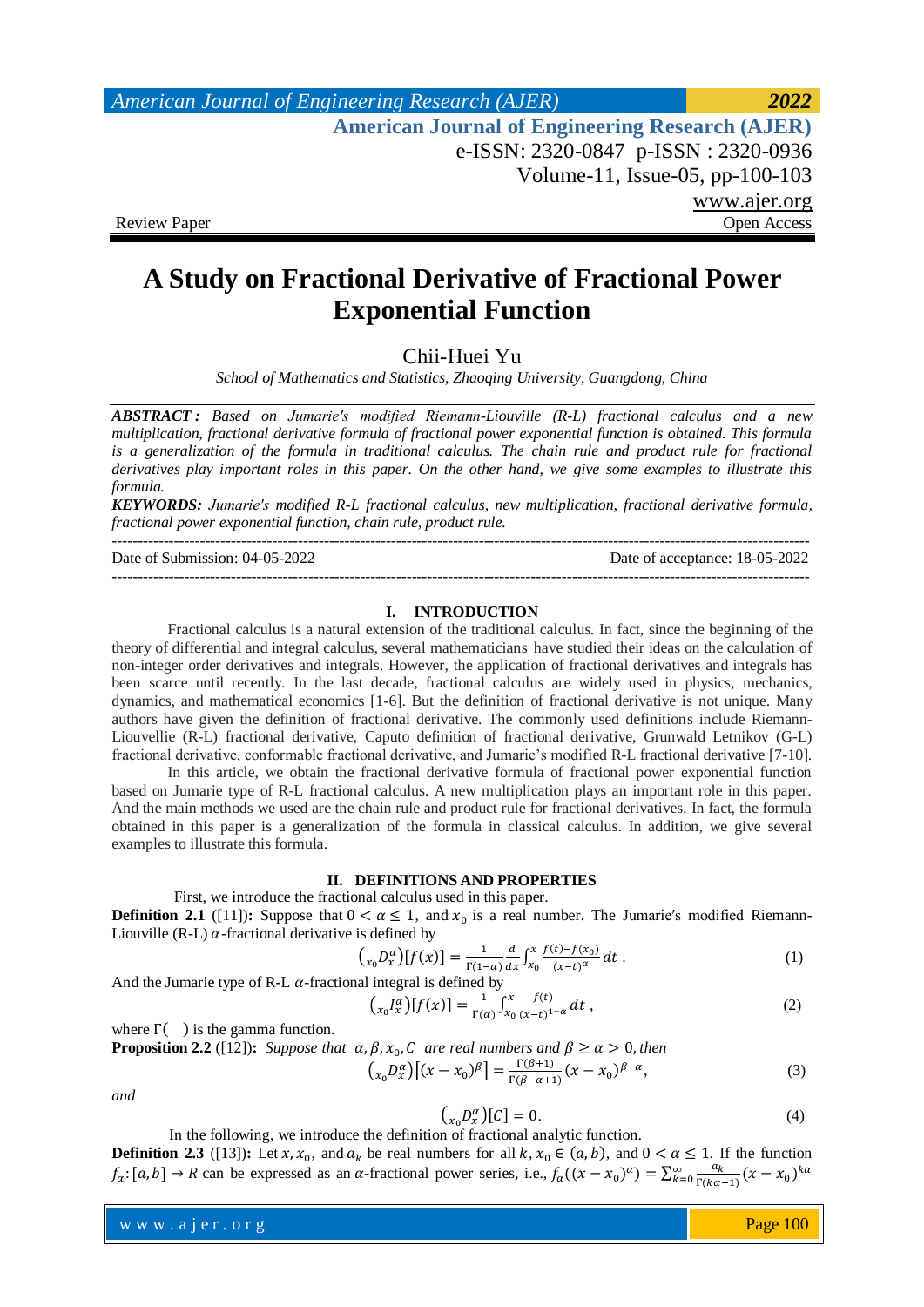## *American Journal of Engineering Research (AJER) 2022*

on some open interval containing  $x_0$ , then we say that  $f_\alpha((x-x_0)^\alpha)$  is  $\alpha$ -fractional analytic at  $x_0$ . Moreover, if  $f_{\alpha}:[a,b]\to R$  is continuous on closed interval [a, b] and it is  $\alpha$ -fractional analytic at every point in open interval  $(a, b)$ , then  $f_a$  is called an  $\alpha$ -fractional analytic function on [a, b].

 Next, we define a new multiplication of fractional analytic functions. **Definition 2.4** ([14]): Let  $0 < \alpha \le 1$ , and  $x_0$  be a real number. If  $f_\alpha((x - x_0)^\alpha)$  and  $g_\alpha((x - x_0)^\alpha)$  are two  $\alpha$ fractional analytic functions defined on an interval containing  $x_0$ ,

$$
f_{\alpha}((x - x_0)^{\alpha}) = \sum_{k=0}^{\infty} \frac{a_k}{\Gamma(k\alpha + 1)} (x - x_0)^{k\alpha} = \sum_{k=0}^{\infty} \frac{a_k}{k!} \left(\frac{1}{\Gamma(\alpha + 1)} (x - x_0)^{\alpha}\right)^{\otimes k},\tag{5}
$$

$$
g_{\alpha}((x-x_0)^{\alpha}) = \sum_{k=0}^{\infty} \frac{b_k}{\Gamma(k\alpha+1)} (x-x_0)^{k\alpha} = \sum_{k=0}^{\infty} \frac{b_k}{k!} \left(\frac{1}{\Gamma(\alpha+1)} (x-x_0)^{\alpha}\right)^{\otimes k}.
$$
 (6)

Then we define

$$
f_{\alpha}((x - x_0)^{\alpha}) \otimes g_{\alpha}((x - x_0)^{\alpha})
$$
  
=  $\sum_{k=0}^{\infty} \frac{a_k}{\Gamma(k\alpha+1)} (x - x_0)^{k\alpha} \otimes \sum_{k=0}^{\infty} \frac{b_k}{\Gamma(k\alpha+1)} (x - x_0)^{k\alpha}$   
=  $\sum_{k=0}^{\infty} \frac{1}{\Gamma(k\alpha+1)} (\sum_{m=0}^{k} {k \choose m} a_{k-m} b_m) (x - x_0)^{k\alpha}.$  (7)

Equivalently,

$$
f_{\alpha}((x - x_0)^{\alpha}) \otimes g_{\alpha}((x - x_0)^{\alpha})
$$
  
=  $\sum_{k=0}^{\infty} \frac{a_k}{k!} \left( \frac{1}{\Gamma(\alpha+1)} (x - x_0)^{\alpha} \right)^{\otimes k} \otimes \sum_{k=0}^{\infty} \frac{b_k}{k!} \left( \frac{1}{\Gamma(\alpha+1)} (x - x_0)^{\alpha} \right)^{\otimes k}$   
=  $\sum_{k=0}^{\infty} \frac{1}{k!} \left( \sum_{m=0}^{k} {k \choose m} a_{k-m} b_m \right) \left( \frac{1}{\Gamma(\alpha+1)} (x - x_0)^{\alpha} \right)^{\otimes k}$ . (8)

**Definition 2.5:** Suppose that  $f_\alpha((x-x_0)^\alpha)$  and  $g_\alpha((x-x_0)^\alpha)$  are two  $\alpha$ -fractional analytic functions defined on an interval containing  $x_0$ . If  $f_\alpha((x-x_0)^\alpha) \otimes g_\alpha((x-x_0)^\alpha) = 1$ , then we say that  $g_\alpha((x-x_0)^\alpha)$  is the reciprocal of  $f_{\alpha}((x-x_0)^{\alpha})$ , and is denoted by  $[f_{\alpha}((x-x_0)^{\alpha})]^{\otimes -1}$ .

**Definition 2.6** ([15]): If  $0 < \alpha \le 1$ , and let  $f_\alpha((x - x_0)^\alpha)$ ,  $g_\alpha((x - x_0)^\alpha)$  be  $\alpha$ -fractional analytic functions defined on an interval containing  $x_0$ ,  $\Omega$ 

$$
f_{\alpha}((x - x_0)^{\alpha}) = \sum_{k=0}^{\infty} \frac{a_k}{\Gamma(k\alpha + 1)} (x - x_0)^{k\alpha} = \sum_{k=0}^{\infty} \frac{a_k}{k!} \left( \frac{1}{\Gamma(\alpha + 1)} (x - x_0)^{\alpha} \right)^{\otimes k},
$$
(9)

$$
g_{\alpha}((x-x_0)^{\alpha}) = \sum_{k=0}^{\infty} \frac{b_k}{\Gamma(k\alpha+1)} (x-x_0)^{k\alpha} = \sum_{k=0}^{\infty} \frac{b_k}{k!} \left(\frac{1}{\Gamma(\alpha+1)} (x-x_0)^{\alpha}\right)^{\otimes \alpha}.
$$
 (10)

The compositions of  $f_{\alpha}((x-x_0)^{\alpha})$  and  $g_{\alpha}((x-x_0)^{\alpha})$  are defined by  $(f_{\alpha} \circ g_{\alpha})((x - x_0)^{\alpha}) = f_{\alpha}(g_{\alpha}((x - x_0)^{\alpha})) = \sum_{k=0}^{\infty} \frac{a}{k}$  $\int_{k=0}^{\infty} \frac{a_k}{k!} \big(g_{\alpha}((x-x_0)^{\alpha})\big)$  $(11)$ 

and

$$
(g_{\alpha} \circ f_{\alpha})((x - x_0)^{\alpha}) = g_{\alpha}(f_{\alpha}((x - x_0)^{\alpha})) = \sum_{k=0}^{\infty} \frac{b_k}{k!} (f_{\alpha}((x - x_0)^{\alpha}))^{\otimes k}.
$$
 (12)

**Definition 2.7** ([15]): Let  $0 < \alpha \le 1$ . If  $f_\alpha((x - x_0)^\alpha)$ ,  $g_\alpha((x - x_0)^\alpha)$  are two  $\alpha$ -fractional analytic functions satisfies

$$
(f_{\alpha} \circ g_{\alpha})((x - x_0)^{\alpha}) = (g_{\alpha} \circ f_{\alpha})((x - x_0)^{\alpha}) = \frac{1}{\Gamma(\alpha + 1)}(x - x_0)^{\alpha}.
$$
 (13)

Then these two fractional analytic functions are called inverse functions of each other.

The followings are some fractional analytic functions. **Definition 2.8** ([15]): If  $0 < \alpha \le 1$ , and x, x<sub>0</sub> are real numbers. The  $\alpha$ -fractional exponential function is defined

by

$$
E_{\alpha}((x - x_0)^{\alpha}) = \sum_{k=0}^{\infty} \frac{(x - x_0)^{k\alpha}}{\Gamma(k\alpha + 1)} = \sum_{k=0}^{\infty} \frac{1}{k!} \left(\frac{1}{\Gamma(\alpha + 1)}(x - x_0)^{\alpha}\right)^{\otimes k}.
$$
 (14)

The  $\alpha$ -fractional logarithmic function  $Ln_{\alpha}((x-x_0)^{\alpha})$  is the inverse function of  $E_{\alpha}((x-x_0)^{\alpha})$ . Furthermore, the  $\alpha$ -fractional sine and cosine function are defined as follows:

$$
\sin_{\alpha}\left((x-x_0)^{\alpha}\right) = \sum_{k=0}^{\infty} \frac{(-1)^k (x-x_0)^{(2k+1)\alpha}}{\Gamma((2k+1)\alpha+1)},\tag{15}
$$

and

$$
cos_{\alpha}((x - x_0)^{\alpha}) = \sum_{k=0}^{\infty} \frac{(-1)^k (x - x_0)^{2k\alpha}}{\Gamma(2k\alpha + 1)}.
$$
 (16)

Moreover,

$$
sec_{\alpha}((x - x_0)^{\alpha}) = (cos_{\alpha}((x - x_0)^{\alpha}))^{\otimes -1}
$$
 (17)

is called the  $\alpha$ -fractional secant function.

$$
csc_{\alpha}\left((x-x_0)^{\alpha}\right) = \left(\sin_{\alpha}\left((x-x_0)^{\alpha}\right)\right)^{\otimes -1} \tag{18}
$$

is the  $\alpha$ -fractional cosecant function.

$$
tan_{\alpha}((x - x_0)^{\alpha}) = sin_{\alpha}((x - x_0)^{\alpha}) \otimes sec_{\alpha}((x - x_0)^{\alpha})
$$
 (19)

### www.ajer.org where  $\mathcal{L} = \mathcal{L} \left( \mathcal{L} \right)$  is the set of  $\mathcal{L} \left( \mathcal{L} \right)$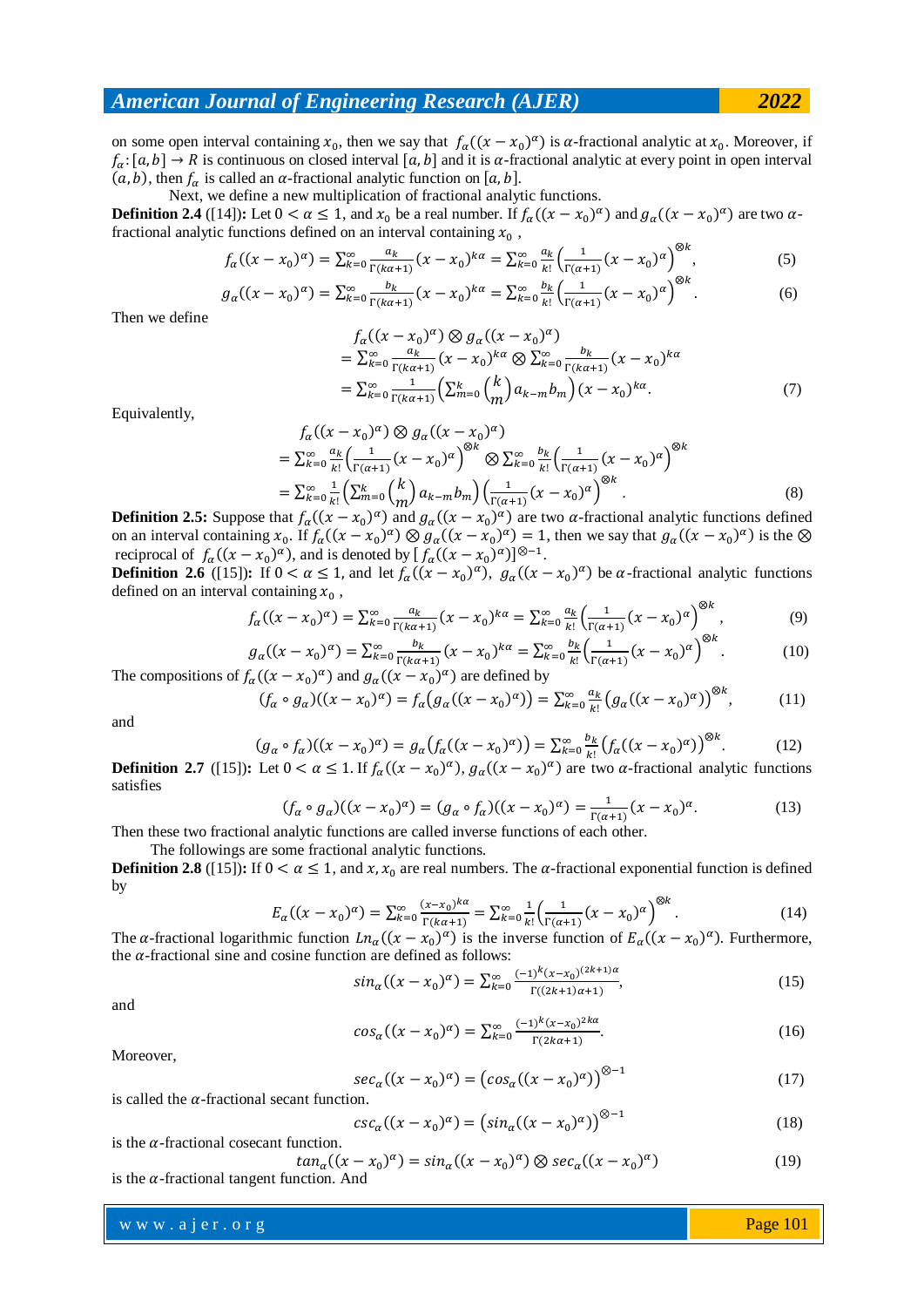# *American Journal of Engineering Research (AJER) 2022*

$$
cot_{\alpha}((x - x_0)^{\alpha}) = cos_{\alpha}((x - x_0)^{\alpha}) \otimes csc_{\alpha}((x - x_0)^{\alpha})
$$
\n(20)

is the  $\alpha$ -fractional cotangent function. **Theorem 2.9** ([16]): Let  $0 < \alpha \le 1$ , then

$$
\left(\int_{x_0} D_x^{\alpha} \right) \left[ \sin_{\alpha} ((x - x_0)^{\alpha}) \right] = \cos_{\alpha} ((x - x_0)^{\alpha}), \tag{21}
$$

$$
\left(\begin{array}{c}\n\chi_0 D_x^{\alpha}\n\end{array}\right)\n\left[\cos_{\alpha}((x - x_0)^{\alpha})\right] = -\sin_{\alpha}((x - x_0)^{\alpha}),\n\tag{22}
$$

$$
\left(\begin{array}{c}\n\chi_n D_x^{\alpha}\n\end{array}\right)\n\left[\tan_{\alpha}\left((x-x_0)^{\alpha}\right)\right] = \left(\sec_{\alpha}\left((x-x_0)^{\alpha}\right)\right)^{\otimes 2},\n\tag{23}
$$

$$
\left(\begin{array}{c}\n\chi_0 D_x^{\alpha}\n\end{array}\right)\n\left[\cot_{\alpha}\left((x-x_0)^{\alpha}\right)\right] = -\left(\csc_{\alpha}\left((x-x_0)^{\alpha}\right)\right)^{\otimes 2},\n\tag{24}
$$

$$
\left(\begin{array}{c}\n\chi_0 D_x^{\alpha}\n\end{array}\right)\n\left[\sec_\alpha((x-x_0)^{\alpha})\right] = \sec_\alpha((x-x_0)^{\alpha}) \otimes \tan_\alpha((x-x_0)^{\alpha}),\n\tag{25}
$$

$$
\left(\begin{array}{c}\n\chi_0 D_x^{\alpha}\n\end{array}\right)\n\left[\csc^{\alpha}((x-x_0)^{\alpha})\right] = -\csc^{\alpha}((x-x_0)^{\alpha})\otimes \cot^{\alpha}((x-x_0)^{\alpha}).\n\tag{26}
$$

**Definition 2.10:** Let  $0 < \alpha \le 1$ . If  $u_\alpha((x - x_0)^\alpha)$ ,  $w_\alpha((x - x_0)^\alpha)$  are two  $\alpha$ -fractional analytic functions. Then the  $\alpha$ -fractional power exponential function  $u_{\alpha}((x-x_0)^{\alpha})^{\otimes w_{\alpha}((x-x_0)^{\alpha})}$  is defined by

$$
u_{\alpha}((x-x_0)^{\alpha})^{\otimes w_{\alpha}((x-x_0)^{\alpha})} = E_{\alpha}\left(w_{\alpha}((x-x_0)^{\alpha})\otimes Ln_{\alpha}\left(u_{\alpha}((x-x_0)^{\alpha})\right)\right).
$$
 (27)

**Theorem 2.11:** (chain rule for fractional derivatives) ([15]): Suppose that  $0 < \alpha \leq 1$ ,  $x_0$  is a real number, and  $f_{\alpha}((x-x_0)^{\alpha})$ ,  $g_{\alpha}((x-x_0)^{\alpha})$  are  $\alpha$ -fractional analytic functions. Then

$$
\left(\begin{array}{c}\n\chi_0 D_x^{\alpha}\right)\n\left[f_{\alpha}\left(g_{\alpha}\left((x-x_0)^{\alpha}\right)\right)\right] = \left(\begin{array}{c}\n\chi_0 D_x^{\alpha}\right)\n\left[f_{\alpha}\left((x-x_0)^{\alpha}\right)\right]\n\left(g_{\alpha}\left((x-x_0)^{\alpha}\right)\right)\n\otimes \left(\begin{array}{c}\n\chi_0 D_x^{\alpha}\right)\n\left[g_{\alpha}\left((x-x_0)^{\alpha}\right)\right]\n\end{array}.\n\end{array}
$$
\n(28)  
\n**Theorem 2.12:** (product rule for fractional derivatives) ([16]):  $If \ 0 < \alpha \leq 1, x_0 \text{ is a real number, and assume that } f_{\alpha}\left((x-x_0)^{\alpha}\right), g_{\alpha}\left((x-x_0)^{\alpha}\right) \text{ are a-fractional analytic functions. Then}$ 

$$
\begin{aligned} &\left(\begin{array}{c} \binom{x_0}{x} \binom{y_0}{x} \left[ f_\alpha \left( g_\alpha \left( (x - x_0)^\alpha \right) \right) \otimes g_\alpha \left( (x - x_0)^\alpha \right) \right] \end{array} \right) \\ &= \binom{x_0}{x_0} \binom{y_0}{x} \left[ f_\alpha \left( (x - x_0)^\alpha \right) \right] \otimes g_\alpha \left( (x - x_0)^\alpha \right) + f_\alpha \left( (x - x_0)^\alpha \right) \otimes \binom{x_0}{x_0} \left[ g_\alpha \left( (x - x_0)^\alpha \right) \right]. \end{aligned} \tag{29}
$$

#### **III. RESULTS AND EXAMPLES**

The following is the fractional derivative formula of fractional power exponential function. **Theorem 3.1:** Assume that  $0 < \alpha \leq 1$ , and  $u_{\alpha}((x - x_0)^{\alpha})$ ,  $w_{\alpha}((x - x_0)^{\alpha})$  are two  $\alpha$ -fractional analytic *functions defined on an interval containing*  $x_0$ . Then the  $\alpha$ -fractional derivative of the  $\alpha$ -fractional power *exponential function*  $u_{\alpha}((x - x_0)^{\alpha})^{\otimes w_{\alpha}((x - x_0)^{\alpha})}$  *is* 

$$
\left(\begin{array}{c}\n\chi_0 D_x^{\alpha}\bigg[\left(u_{\alpha}\left((x-x_0)^{\alpha}\right)^{\otimes w_{\alpha}\left((x-x_0)^{\alpha}\right)}\right]\n\\
= u_{\alpha}\left((x-x_0)^{\alpha}\right)^{\otimes w_{\alpha}\left((x-x_0)^{\alpha}\right)}\otimes \left(\begin{array}{c}\n\chi_0 D_x^{\alpha}\bigg[\left(w_{\alpha}\left((x-x_0)^{\alpha}\right)\right]\bigotimes Ln_{\alpha}\left(u_{\alpha}\left((x-x_0)^{\alpha}\right)\right)\n\\
+ w_{\alpha}\left((x-x_0)^{\alpha}\right)\bigotimes u_{\alpha}\left((x-x_0)^{\alpha}\right)^{\otimes-1}\bigotimes \left(\begin{array}{c}\n\chi_0 D_x^{\alpha}\bigg][u_{\alpha}\left((x-x_0)^{\alpha}\right)\n\end{array}\right)\n\right).\n\tag{30}
$$

**Proof** By chain rule and product rule for fractional derivatives, we have

$$
\begin{split}\n&\left(\begin{array}{c}\n\chi_{0}D_{x}^{\alpha}\right)\n\left[u_{\alpha}((x-x_{0})^{\alpha})^{\otimes w_{\alpha}((x-x_{0})^{\alpha})}\n\end{array}\right] \\
&=\n\left(\begin{array}{c}\n\chi_{0}D_{x}^{\alpha}\n\end{array}\right)\n\left[E_{\alpha}\left(w_{\alpha}((x-x_{0})^{\alpha})\otimes Ln_{\alpha}\left(u_{\alpha}((x-x_{0})^{\alpha})\right)\right)\n\right] \\
&=\nE_{\alpha}\left(w_{\alpha}((x-x_{0})^{\alpha})\otimes Ln_{\alpha}\left(u_{\alpha}((x-x_{0})^{\alpha})\right)\right)\otimes\left(\begin{array}{c}\n\chi_{0}D_{x}^{\alpha}\n\end{array}\right)\n\left[w_{\alpha}((x-x_{0})^{\alpha})\otimes Ln_{\alpha}\left(u_{\alpha}((x-x_{0})^{\alpha})\right)\n\end{array}\right] \\
&=\nu_{\alpha}((x-x_{0})^{\alpha})^{\otimes w_{\alpha}((x-x_{0})^{\alpha})}\otimes\left(\begin{array}{c}\n\left(\begin{array}{c}\n\chi_{0}D_{x}^{\alpha}\n\end{array}\right)\n\left[w_{\alpha}((x-x_{0})^{\alpha})\right]\n\otimes Ln_{\alpha}\left(u_{\alpha}((x-x_{0})^{\alpha})\right)\n\end{array}\right) \\
&=\nu_{\alpha}((x-x_{0})^{\alpha})^{\otimes w_{\alpha}((x-x_{0})^{\alpha})}\otimes\left(\begin{array}{c}\n\left(\begin{array}{c}\n\chi_{0}D_{x}^{\alpha}\n\end{array}\right)\n\left[u_{\alpha}((x-x_{0})^{\alpha})\n\end{array}\right]\n\otimes Ln_{\alpha}\left(u_{\alpha}((x-x_{0})^{\alpha})\right)\n\end{array}\right) \\
&=\nu_{\alpha}((x-x_{0})^{\alpha})^{\otimes w_{\alpha}((x-x_{0})^{\alpha})}\otimes\left(\begin{array}{c}\n\left(\begin{array}{c}\n\chi_{0}D_{x}^{\alpha}\n\end{array}\right)\n\left[w_{\alpha}((x-x_{0})^{\alpha})\n\end{array}\right]\n\otimes Ln_{\alpha}\left(u_{\alpha}((x-x_{0})^{\alpha})\n\end{array}\right) \\
&+\nw_{\alpha}((x-x_{0})^{\
$$

Next, we give some examples to illustrate the above result.

**Example 3.2:** Let  $0 < \alpha \le 1$ , then the  $\alpha$ -fractional derivative of  $cos_{\alpha}((x - x_0)^{\alpha})^{\otimes tan_{\alpha}((x - x_0)^{\alpha})}$  is  $\left(\int_{x_0}D_x^{\alpha}\right)\left[\cos_{\alpha}\left((x-x_0)^{\alpha}\right)^{\otimes \tan_{\alpha}\left((x-x_0)^{\alpha}\right)}\right]$ 

$$
= cos_{\alpha}((x - x_0)^{\alpha})^{\otimes tan_{\alpha}((x - x_0)^{\alpha})} \otimes \left( \frac{(sec_{\alpha}((x - x_0)^{\alpha}))^{\otimes 2} \otimes Ln_{\alpha}(cos_{\alpha}((x - x_0)^{\alpha}))}{+tan_{\alpha}((x - x_0)^{\alpha}) \otimes cos_{\alpha}((x - x_0)^{\alpha})^{\otimes -1} \otimes -sin_{\alpha}((x - x_0)^{\alpha})} \right)
$$
  
=  $cos_{\alpha}((x - x_0)^{\alpha})^{\otimes tan_{\alpha}((x - x_0)^{\alpha})} \otimes \left( \frac{(sec_{\alpha}((x - x_0)^{\alpha}))^{\otimes 2} \otimes Ln_{\alpha}(cos_{\alpha}((x - x_0)^{\alpha}))}{-(tan_{\alpha}((x - x_0)^{\alpha}))^{\otimes 2}} \right).$  (31)

**Example 3.3:** Suppose that  $0 < \alpha \le 1$ , and  $p_\alpha$ ,  $x_0$  are real numbers, then the  $\alpha$ -fractional derivative of  $p_{\alpha} \otimes \frac{1}{\Gamma(\alpha+1)} (x-x_0)^{\alpha}$  is

$$
\left(\mathbf{x}_0 \mathbf{D}_{\alpha}^{\alpha}\right) \left[ p_{\alpha} \frac{\mathbf{D}_{\Gamma(\alpha+1)}(x-x_0)^{\alpha}}{\Gamma(\alpha+1)} \right] = L n_{\alpha} (p_{\alpha}) \cdot p_{\alpha} \frac{\mathbf{D}_{\Gamma(\alpha+1)}(x-x_0)^{\alpha}}{\Gamma(\alpha+1)}.
$$
\n(32)

www.ajer.org where  $\mathcal{L} = \mathcal{L} \left( \mathcal{L} \right)$  is the set of  $\mathcal{L} \left( \mathcal{L} \right)$